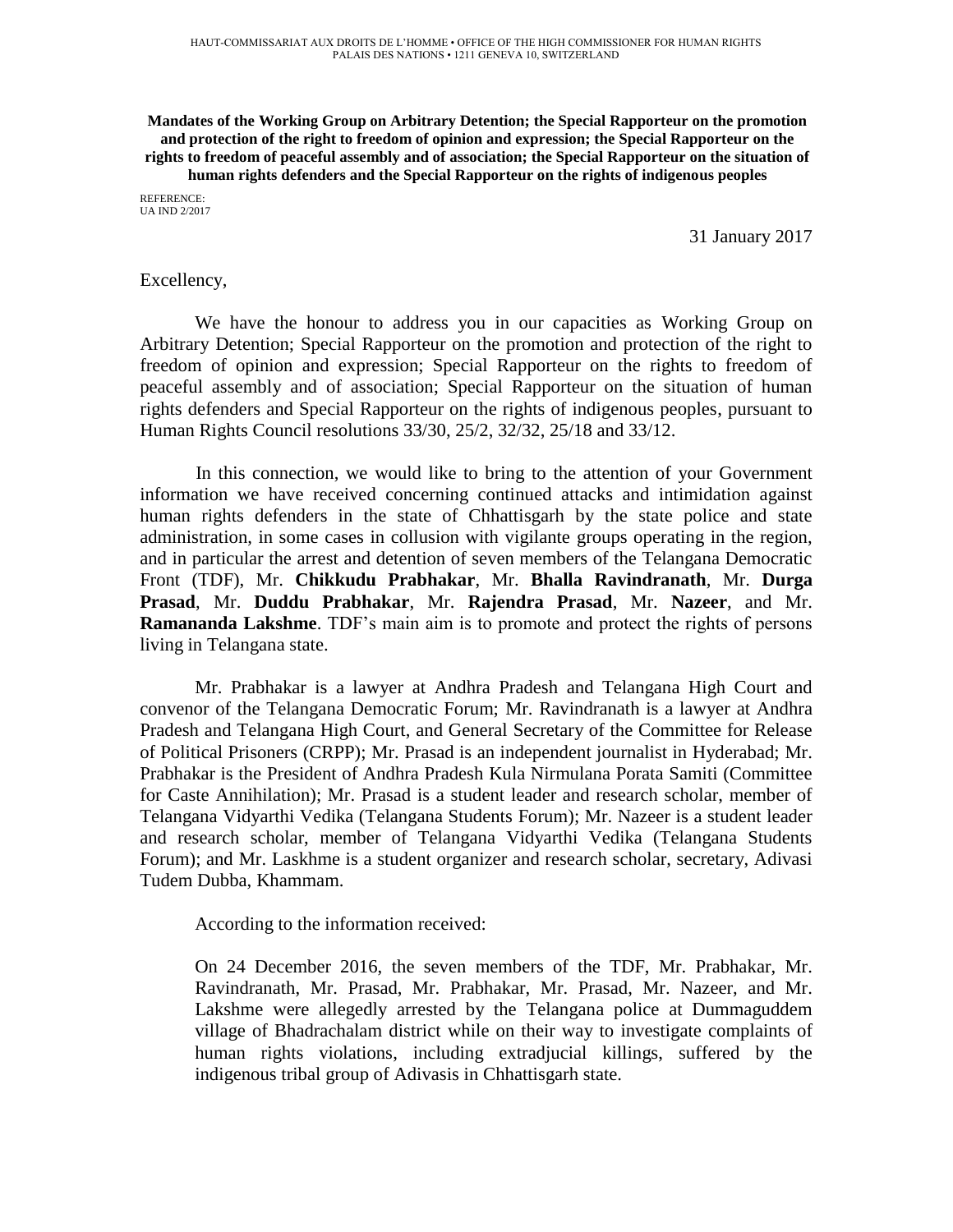On 25 December 2016, the seven aforementioned members of the TDF were handed over to the Chhattisgarh police at the Kunta police station.

On 26 December 2016, the seven human rights defenders were allegedly presented before the court in Sukma, which remanded them in custody. A criminal case was filed against them under Sections  $8(1)$ ,  $8(2)$ ,  $8(3)$  and  $8(5)$  of the Chhattisgarh Special Powers Security Act of 2005, for allegedly possessing 'banned literature' (Maoist literature) and old, banned currency notes.

On 3 January 2017, the seven human rights defenders of the TDF were denied bail by a district court in Dantewada, South Chhattisgarh. They have appealed the decision to the High Court in Dantewada.

More generally, human rights defenders in Chhattisgarh have been reporting intensifying acts of intimidation, assault and persecution in the course of their legitimate and peaceful activities in defence of human rights in the course of 2016.

Serious concern is expressed at alleged arbitrary arrest and detention of Mr. Chikkudu Prabhakar, Mr. Bhalla Ravindranath, Mr. Durga Prasad, Mr. Duddu Prabhakar, Mr. Rajendra Prasad, Mr. Nazeer and Mr. Ramananda Lakshme, which appear to be related to their legitimate human rights activities related to the promotion and protection of the rights of people living in Telangana state. We express equal concern that the charges brought against the human rights defenders represent a criminalization of the legitimate exercise of freedom of expression and therefore do not meet the standards of international human rights law. Further concern is expressed that these measures appear to have taken place in the context of a broader campaign against, and crackdown on, human rights activists in the region, including acts of intimidation, assault and persecution.

While we do not wish to prejudge the accuracy of these allegations, we would like to draw the attention of your Excellency's Government to the relevant international norms and standards that are applicable to the issues brought forth by the situation described above.

The above allegations appear to be in contravention with international law, in particular the right not to be deprived arbitrarily of liberty and to fair proceedings before an independent and impartial tribunal, in accordance with articles 9 and 10 of the Universal Declaration of Human Rights (UDHR) and articles 9 and 14 of the International Covenant on Civil and Political Rights (ICCPR), ratified by India on 10 April 1979.

We would also like to refer your Excellency's Government to articles 19 and 22 of the International Covenant on Civil and Political Rights (ICCPR), which guarantee the right to freedom of opinion and expression (which includes the right to seek, receive and impart information), and the right to freedom of association, respectively. In this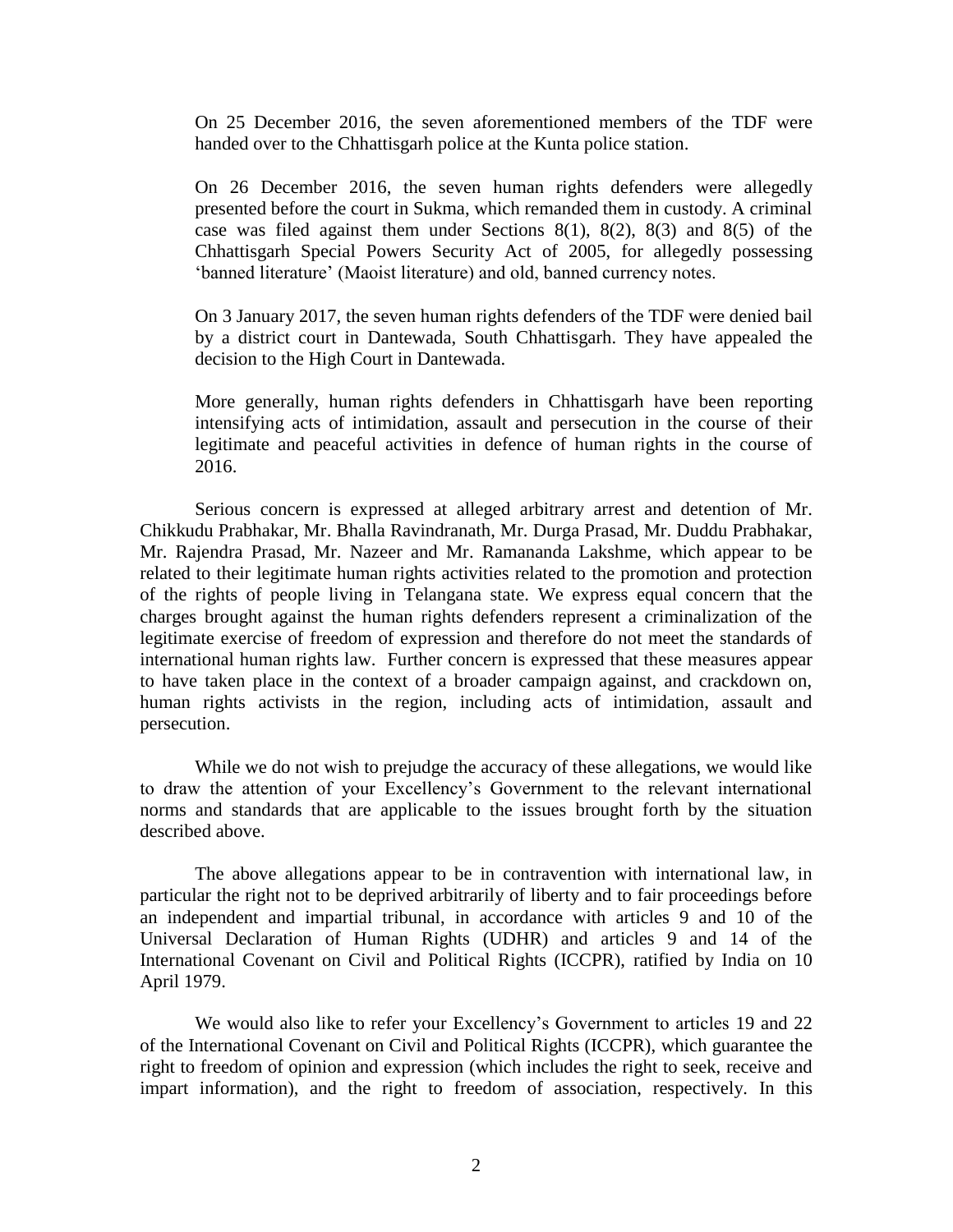connection, we would like to highlight that the banning of publications is incompatible with article 19 of the ICCPR as it does not meet the criteria for permissible restrictions under paragraph 3 of the provision.

We would also like to refer your Excellency's Government to the fundamental principles set forth in the Declaration on the Right and Responsibility of Individuals, Groups and Organs of Society to Promote and Protect Universally Recognized Human Rights and Fundamental Freedoms, also known as the UN Declaration on Human Rights Defenders, in particular its artciles 1, 2, 5,6 and 12.

We also wish to refer to UN Declaration on the Rights of Indigenous Peoples which encourages States to comply with and effectively implement all their obligations as they apply to indigenous peoples under international instruments, in particular those related to human rights, in consultation and cooperation with the peoples concerned,

In addition, we refer to the Human Rights Council resolution 31/32 which in paragraph 10 underlines the legitimate role of human rights defenders in mediation efforts, where relevant, and in supporting victims belonging to minorities and indigenous peoples.

The above-mentioned facts also seem to be in contravention of the Basic Principles on the Role of Lawyers, in particular principle 16 and 23.

Finally we would also like to refer to Human Rights Council Resolution 22/6, which calls upon States to acknowledge publicly the important and legitimate role of human rights defenders in the promotion of human rights.

The full texts of the human rights instruments and standards recalled above are available on www.ohchr.org or can be provided upon request.

In view of the urgency of the matter, we wish to reiterate to Your Excellency's Government, our request for information on the initial steps taken to safeguard the rights of the aforementioned human rights defenders, in compliance with international instruments.

It is our responsibility, under the mandates provided to us by the Human Rights Council, to seek to clarify all cases brought to our attention. We would therefore be grateful for your observations on the following matters:

- 1. Please provide any additional information and/or comment(s) you may have on the above-mentioned allegations.
- 2. Please provide information on the legal basis for the arrest and detention of the seven human rights defenders.
- 3. Please provide the details of the proceedings against abovementioned individuals, and explain how these are compatible with the international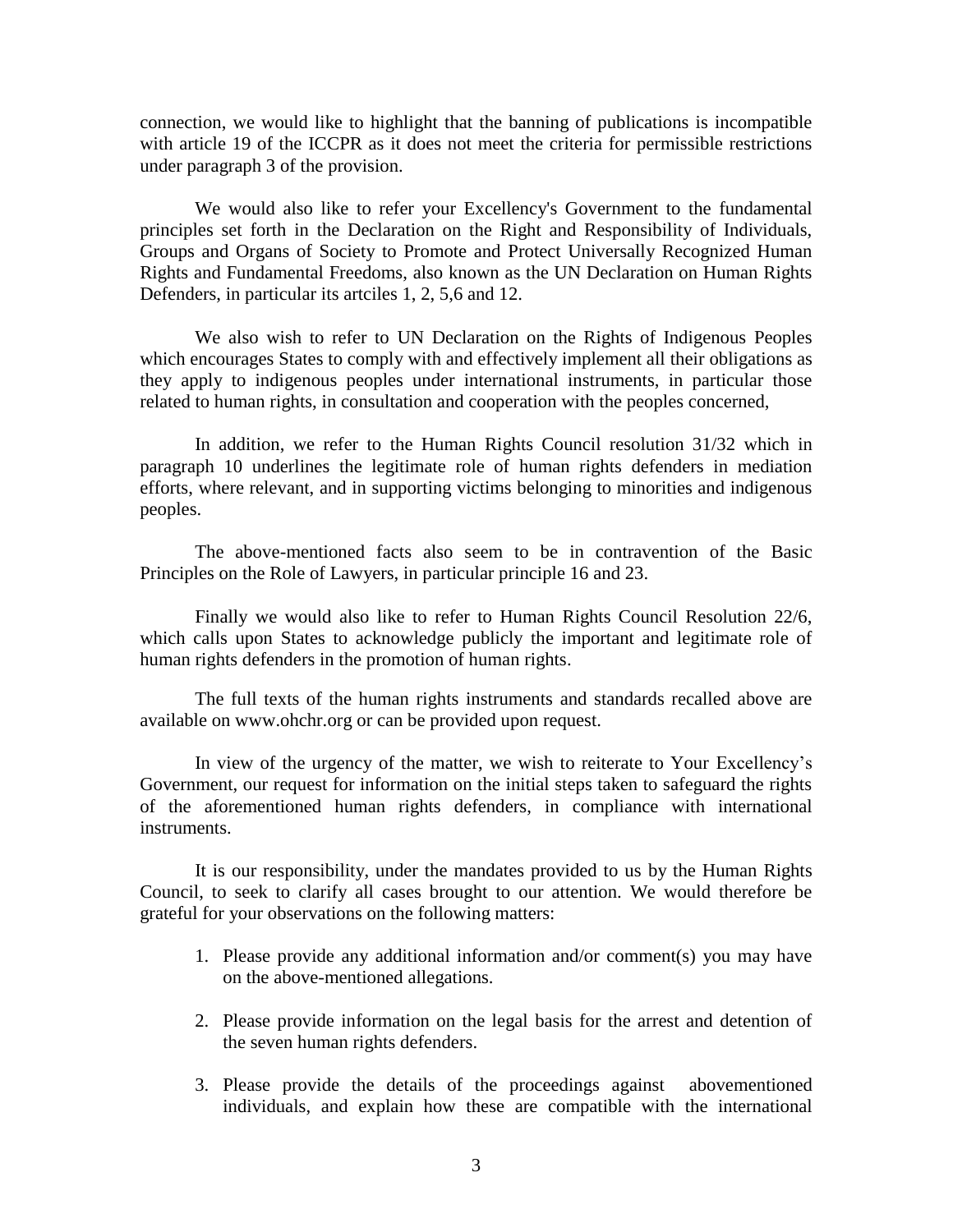norms and standards. In particular, please explain how the charges brought against them are compatible with India's obligations under international human rights law.

- 4. Please provide information of any measures taken to ensure the due process and fair trial rights of abovementioned individuals.
- 5. Please provide information about measures taken to bring the Chhattisgarh Special Powers Security Act of 2005 into line with international human rights standards.
- 6. Please indicate what measures have been taken to ensure that human rights defenders in India are able to carry out their legitimate work in a safe and enabling environment without fear of threats or acts of intimidation, harassment and prosecution of any sort.

While awaiting a reply, we urge that all necessary interim measures be taken to halt the alleged violations and prevent their re-occurrence and in the event that the investigations support or suggest the allegations to be correct, to ensure the accountability of any person(s) responsible for the alleged violations.

In addition, we would like to draw your Excellency's Government's attention to paragraph 23 of the methods of work of the Working Group on Arbitrary Detention, according to which, "after having transmitted an urgent appeal to the Government, the Working Group may transmit the case through its regular procedure in order to render an opinion on whether the deprivation of liberty was arbitrary or not. Such appeals — which are of a purely humanitarian nature — in no way prejudge any opinion the Working Group may render. The Government is required to respond separately for the urgent action procedure and the regular procedure.

Your Excellency's Government's response will be made available in a report to be presented to the Human Rights Council for its consideration.

Please accept, Excellency, the assurances of our highest consideration.

José Antonio Guevara Bermúdez Vice Chair of the Working Group on Arbitrary Detention

David Kaye Special Rapporteur on the promotion and protection of the right to freedom of opinion and expression

Maina Kiai Special Rapporteur on the rights to freedom of peaceful assembly and of association